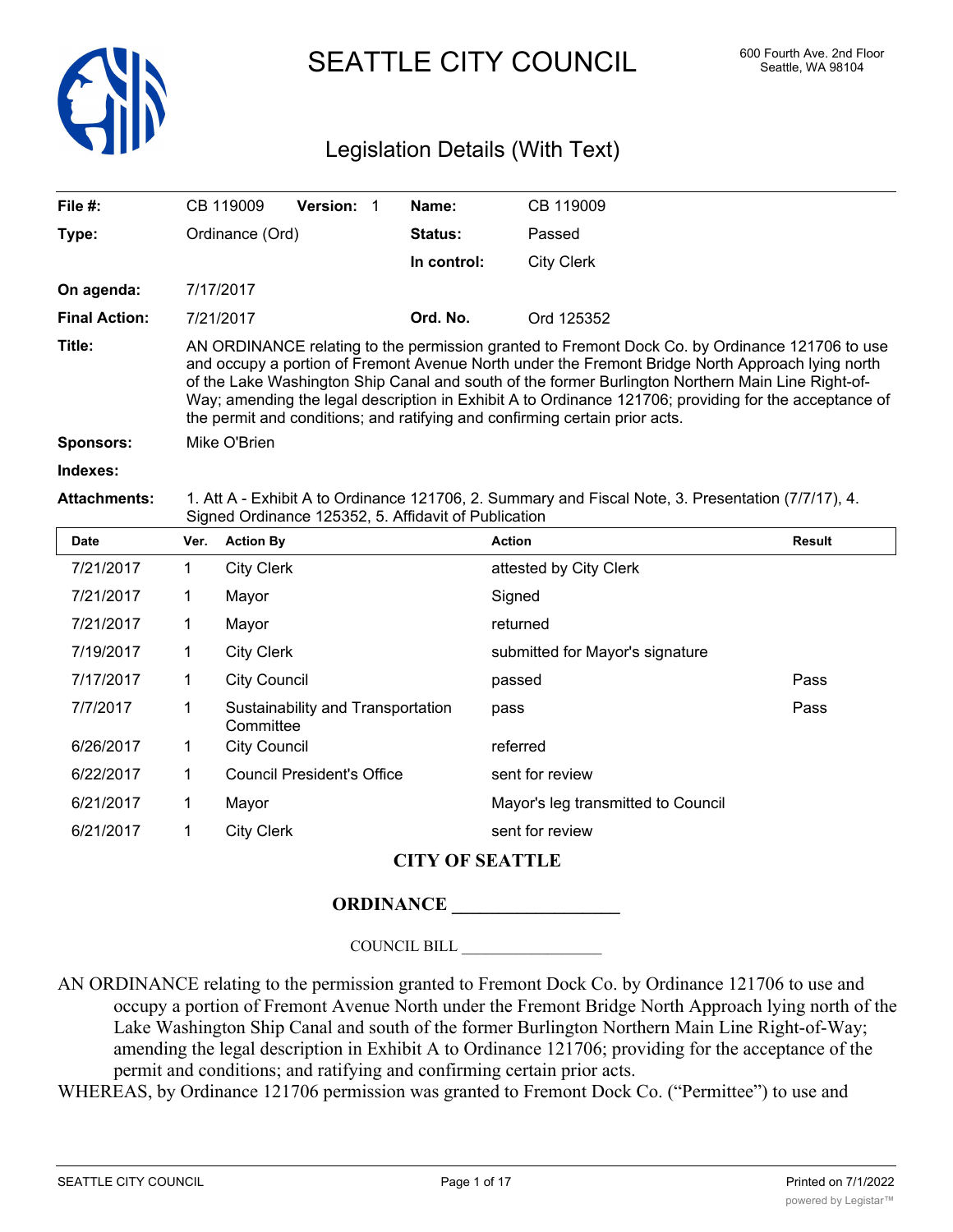occupy a portion of Fremont Avenue North under the Fremont Bridge North Approach and lying north of the Lake Washington Ship Canal and south of the former Burlington Northern Main Line Right-of-Way; and

- WHEREAS, the Permittee has applied for permission to use and occupy a modified portion of Fremont Avenue North under the Fremont Bridge North Approach lying north of the Lake Washington Ship Canal and south of the former Burlington Northern Main Line Right-of-Way, and further described below as the "Use Area" (or PP3), and this area is further described in Attachment A to this ordinance at page 3 and shown on a map on page 4; use of PP3 is offered in exchange for the granting of a 25-foot-wide easement across Permittee's property for access to the Fremont Bridge North Approach; and
- WHEREAS, The City of Seattle has also entered into an agreement with Fremont Dock Co. to allow the Seattle Department of Transportation (SDOT) to use a portion of Fremont Avenue North under the Fremont Bridge North approach that is privately owned, and this area is further described in Attachment A to this ordinance at page 5 and a map of the use area at page 6 of Attachment A (also referred to as PP4); and

WHEREAS, Ordinance 121706 needs to be amended to meet current permit term requirements; and

- WHEREAS, on February 11, 2016, the Seattle City Council passed Ordinance 124986 granting permission to the Permittee to occupy the public right-of-way, and the Permittee was required to submit to a covenant agreement and certification of insurance; and
- WHEREAS, the Permittee failed to file with the Director of Transportation their letter of acceptance of the terms of the permit conferred by Ordinance 124986, and the permission must be deemed lapsed and forfeited under the terms of Section 5 of Ordinance 124986; and
- WHEREAS, the adoption of this ordinance is the culmination of the approval process for the Use Area to legally occupy a portion of the public right-of-way; NOW, THEREFORE,

### **BE IT ORDAINED BY THE CITY OF SEATTLE AS FOLLOWS:**

Section 1. Sections 1, 2, 3, 4, 5, 6, 7, 8, 9, 10, 11, 12, and 13 of Ordinance 121706 are amended as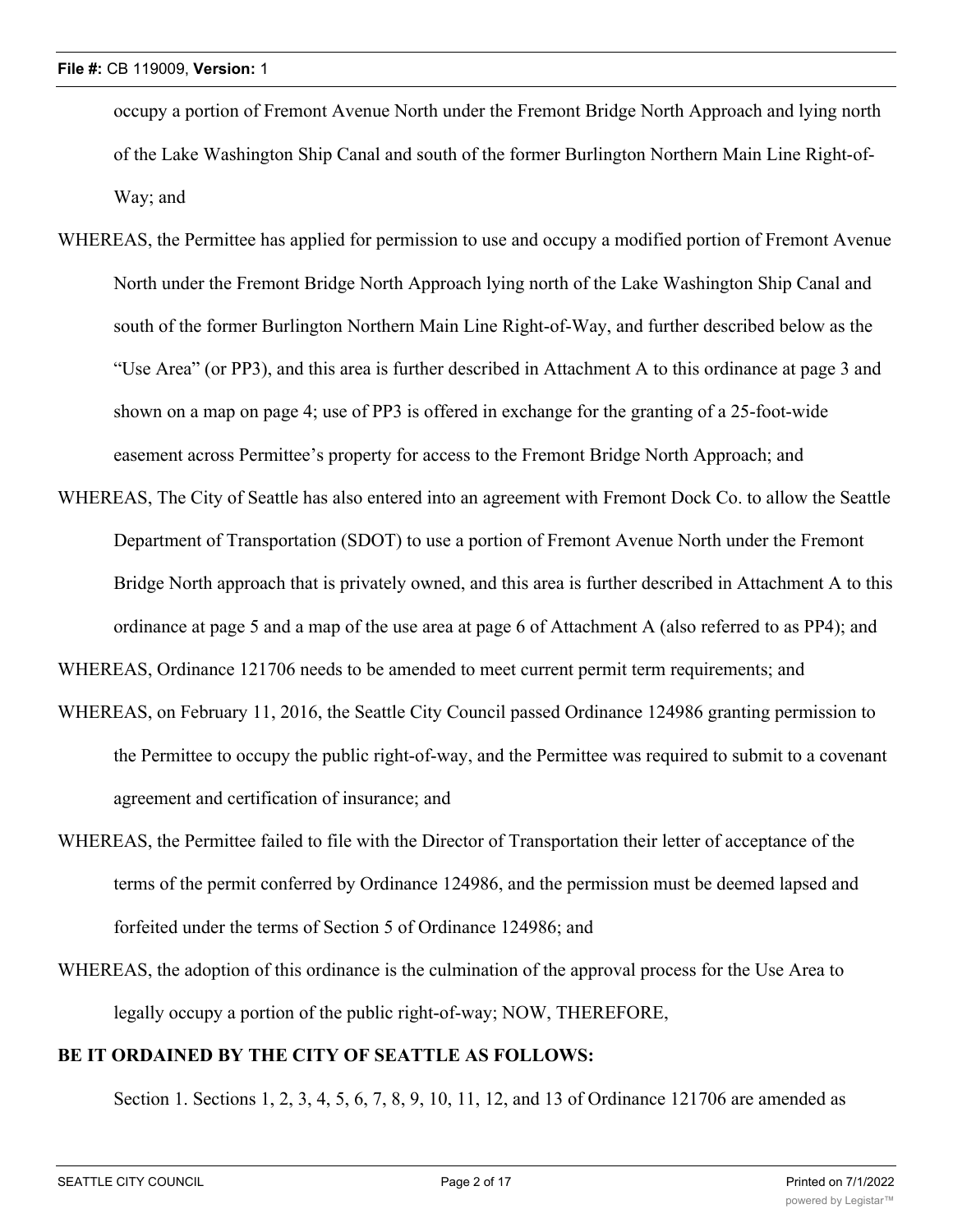follows:

Section 1. **Permission.** Subject to the terms and conditions of this ordinance, The City of Seattle ("City") grants permission ((is hereby granted)) (also referred to in this ordinance as a permit) to the Fremont Dock Co., and its successors and assigns (( $\frac{1}{2}$ (Permittee)) as approved by the Director of the Seattle Department of Transportation ("Director") according to Section 12 of this ordinance (the party named above and each such approved successor and assign are referred to as "Permittee"), to use and occupy a portion of Fremont Avenue North under the Fremont Bridge North Approach ((and)) lying (( between the northerly margin)) north of the Lake Washington Ship Canal and ((the southerly boundary )) south of the former Burlington Northern Main Line Right-of-Way and described in ((Exhibit)) Attachment A to this ordinance at page 3 ("PP3") (the "Use Area"),  $((.)$  adjacent in whole or in part to

the property legally described as:

That certain parcel of land situated in the City of Seattle, County of King, State of Washington, within the Southeast Quarter of Section 18, Township 25 North Range 4 East, W.M., that portion of Fremont Avenue North under the bridge approach for the Fremont Avenue Bridge, described as follows:

Commencing at the centerline intersection of Fremont Avenue North and North 34th Street; thence along the centerline of said North 34th Street, North 77°29'54" West 39.73 feet to the northerly projection of the westerly right-of-way line of said Fremont Avenue North;

Thence along said northerly projection, South 00°09'34" West 122.71 feet to the intersection with the northwesterly projection of the northwesterly line of Block 84 of Denny & Hoyt's Supplemental Plat to the City of Seattle according to the plat thereof recorded in Volume 3 of Plats, Page 3, records of said county and the True Point of Beginning;

Thence along said westerly right-of-way line, South 00°09'34" West 241.66 feet to the westerly projection of an existing chain link fence

Thence along said westerly projection and along said existing chain link fence, South 89°39'02" East 80.00 feet to the easterly right-of-way line of said Fremont Avenue North;

Thence along said easterly right-of-way line, North 00°09'34" East 224.40 feet to said northwesterly projection of the northwesterly line of Block 84;

Thence along said northwesterly projection, North 77°29'04" West 81.90 feet to the True Point of Beginning.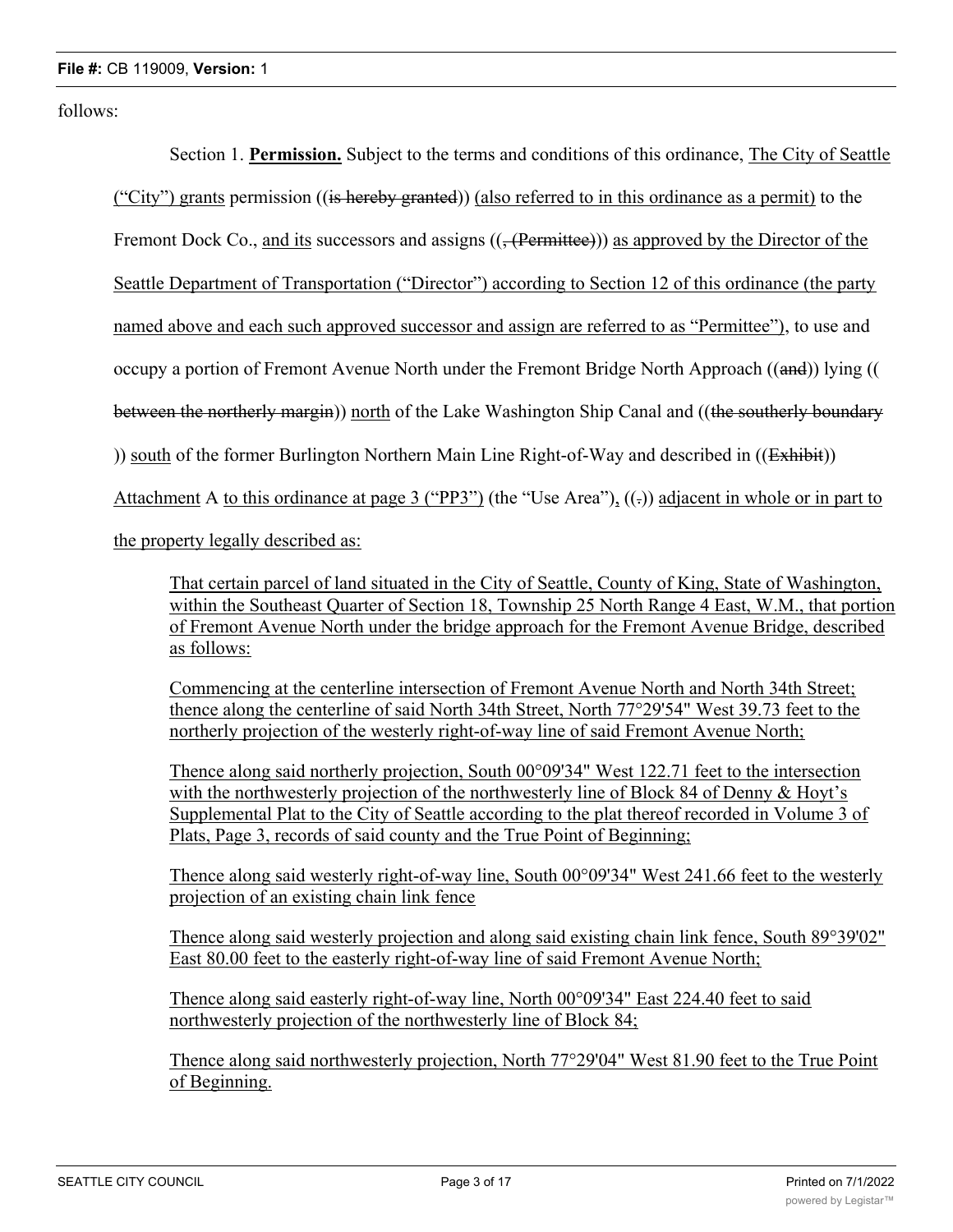Section 2. **Term.** The permission ((herein)) granted to Permittee ((shall be)) is for a term of ten  $((10))$  years  $((\text{-commencing at the completion of the French Bridge Approaches Project as$ determined by the Director of Transportation (Director) (the "Commencement Date"))) starting on February 25, 2008, and ((terminating)) ending at 11:59 p.m. on the last day of the tenth year. ((from the Commencement Date. The Permittee shall have the option to extend this Permit for two (2) additional ten (10) year terms.)) Upon written application (( $\Theta$ f)) made by the Permittee at least ((thirty (30))) 180 days before expiration of the ((then applicable)) term, the Director ((shall)) or the City Council may renew the permit ((for a successive ten (10) year term)) twice, each time for a successive ten-year term, subject to the right of the City to require the removal of the Use Area or to revise by ordinance any of the terms and conditions of the permission granted by this ordinance. The total term of the permission, ((as originally granted and thus extended)) including renewals, shall not exceed ((thirty  $(30)$ )) 30 years. ((subject to the right of the City of Seattle (City) by ordinance or otherwise to revise any of the terms and conditions contained herein at the time of renewal. Permittee shall have the option not to extend this Permit by not filing a new acceptance.)) The Permittee shall submit any application for a new permission no later than 180 days prior to the expiration of the then-existing term.

Section 3. **Protection of utilities.** The permission granted is ((hereby)) subject to the Permittee bearing the expense of any protection, support, or relocation of existing utilities deemed necessary by the ((owner)) owners of the ((utility)) utilities, and the Permittee being responsible for any damage to the utilities due to ((any of Permittee's)) the construction, repair, reconstruction, ((or)) maintenance (( activities related to its use and occupancy) operation, or removal of the Use Area and for any consequential damages that may result from any damage to utilities or interruption in service caused by any of the foregoing. ((And such protection, support, relocation, repair, reconstruction and maintenance shall be done at Permittee's sole cost and expense with the Permittee being responsible at Permittee's sole cost and expense for any subsequent damage to the utilities due to any of the Permittee's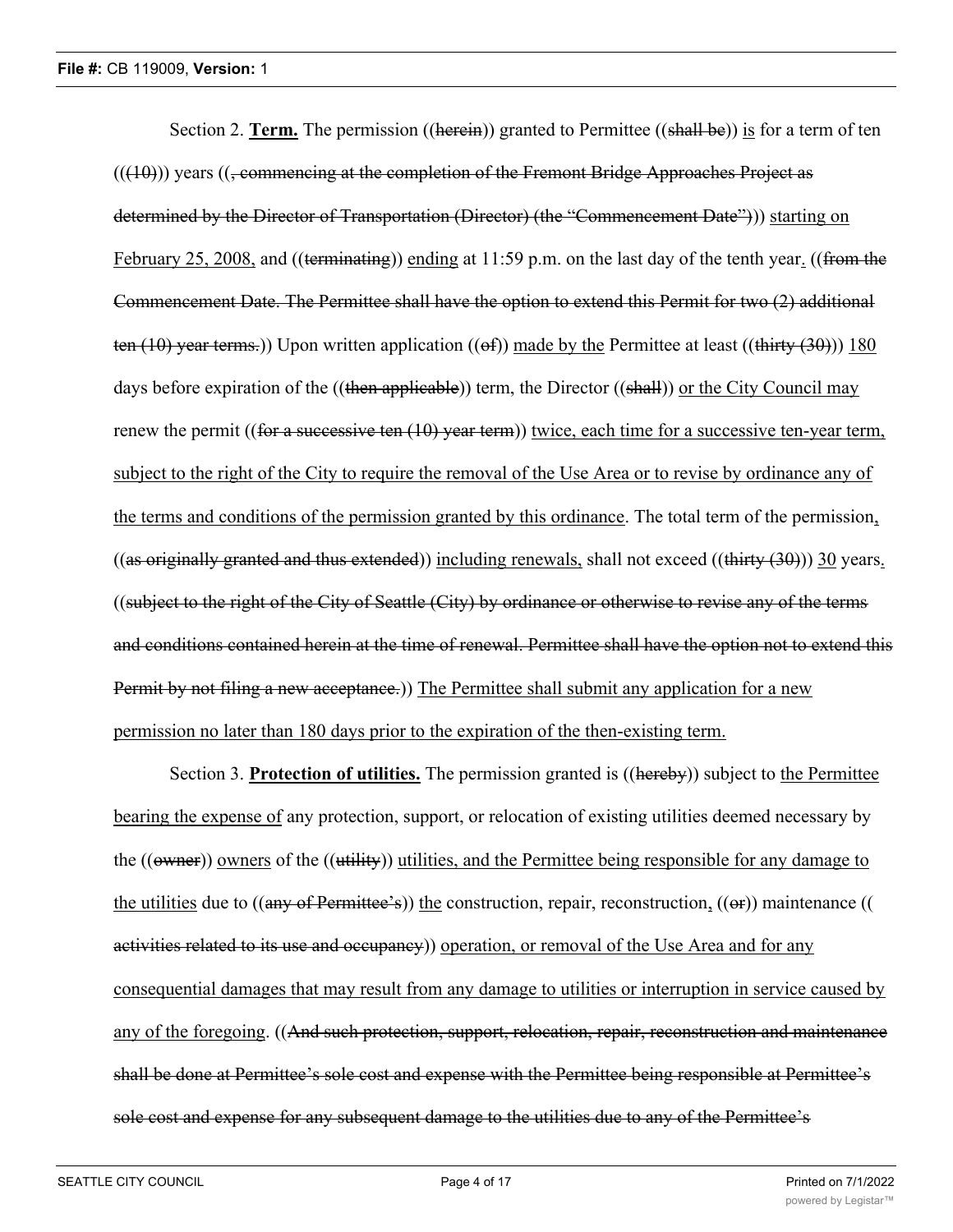construction, repair, reconstruction or maintenance activities related to its use and occupancy.))

Section 4. **Removal for public use or for cause.** The permission granted ((hereby)) is subject to  $((the primary and secondary))$  use of the street right-of-way or other public place (collectively, "public place") by the City and the public ((of the Fremont Avenue North street right-of-way)) for travel, ((and )) utility purposes, and other public uses or benefits.  $((the))$  The City expressly reserves the right  $((\text{upon})$ thirty (30) days written notice)) to deny renewal, or terminate the permission at any time prior to expiration of the initial term or any renewal term, and require the Permittee to remove ((Permittee's use and occupancy)) the Use Area, or any part thereof or installation on the public place, at the Permittee's sole cost and expense in the event that:

(a) The City Council determines by ordinance that the space  $((\text{used and}))$  occupied by the  $(($ Permittee)) Use Area is necessary for any ((primary or secondary)) public use or benefit  $((\tau))$  or that (( Permittee's use and occupancy)) the Use Area interferes with any ((primary or secondary)) public use or benefit (((a City determination that the space is necessary for a primary or secondary public use or benefit shall be conclusive or final))); or

(b) The City determines that use of the Use Area has been abandoned; or

 $((\forall b))$  (c) The City determines that any term or condition of this ordinance has been violated, and ((such)) the violation has not been corrected by the Permittee by the compliance date after a written ((notice of the violation has been issued by the City and Permittee has had thirty (30) days to cure such alleged noncompliance)) request by the City to correct the violation (unless a notice to correct is not required due to an immediate threat to the health or safety of the public).

A City Council determination that the space is needed for, or the Use Area interferes with, a public use or benefit is conclusive and final without any right of the Permittee to resort to the courts to adjudicate the matter.

Section 5. **Permittee's obligation to remove and restore.** ((In the event that)) If the permission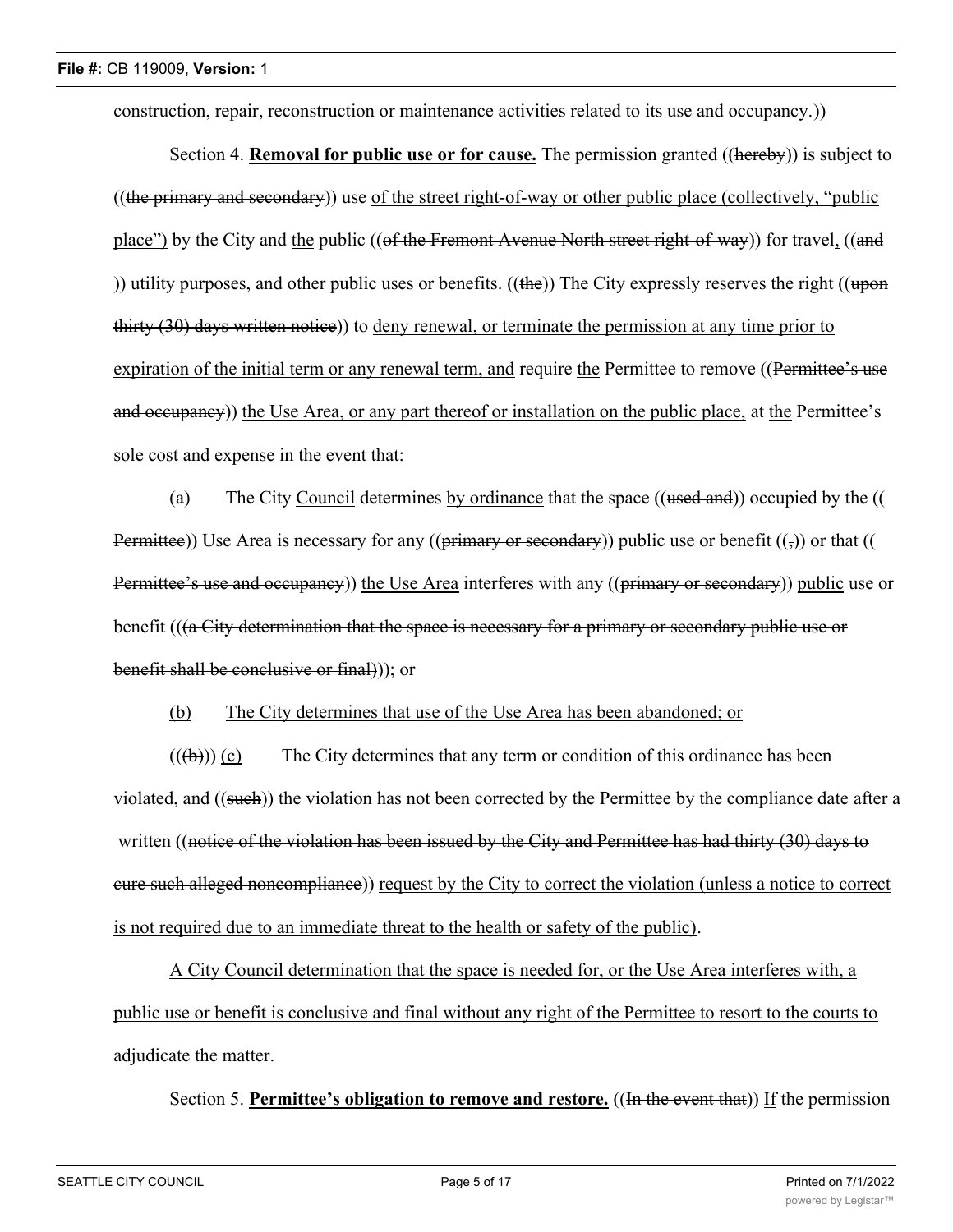((hereby)) granted ((extends to its termination in thirty  $(30)$  years,)) is not renewed at the expiration of a term, or if the permission expires without an application for a new permission being granted, or if the City ((orders removal of Permittee's use and occupancy pursuant to the terms of this ordinance)) terminates the permission, then within (( $\overline{n}$ ) ( $\overline{n}$ )) 90 days after (( $\overline{s}$ )) the expiration (( $\overline{s}$ )) or termination ((or order of removal, or prior to the date stated in the "Order to Remove," as the case may be)) of the permission, or prior to any earlier date stated in an ordinance or order requiring removal of the Use Area, the Permittee shall, at its own expense, remove ((its use and occupancy and shall place all portions of the space under the Fremont Bridge North Approach that may have been disturbed for any part of Permittee's use and occupation,)) the Use Area and all of the Permittee's equipment and property from the public place and replace and restore all portions of the public place that may have been disturbed for any part of the Use Area in as good condition for public use as ((it was)) existed prior to (( the use,)) construction of the Use Area and in at least as good condition in all respects as the abutting portions ((thereof. Whereupon, the Director shall promptly issue a certificate discharging the Permittee from responsibility under this ordinance for occurrences after the date of such discharge and such issuance shall not be unreasonably withheld, conditioned or delayed)) of the public place as required by SDOT right-of-way restoration standards.

Failure to remove the Use Area as required by this section is a violation of Chapter 15.90 of the Seattle Municipal Code (SMC) or successor provision; however, applicability of Chapter 15.90 does not eliminate any remedies available to the City under this ordinance or any other authority. If the Permittee does not timely fulfill its obligations under this section, the City may in its sole discretion remove the Use Area and restore the public place at the Permittee's expense, and collect such expense in any manner provided by law.

Upon the Permittee's completion of removal and restoration in accordance with this section, or upon the City's completion of the removal and restoration and the Permittee's payment to the City for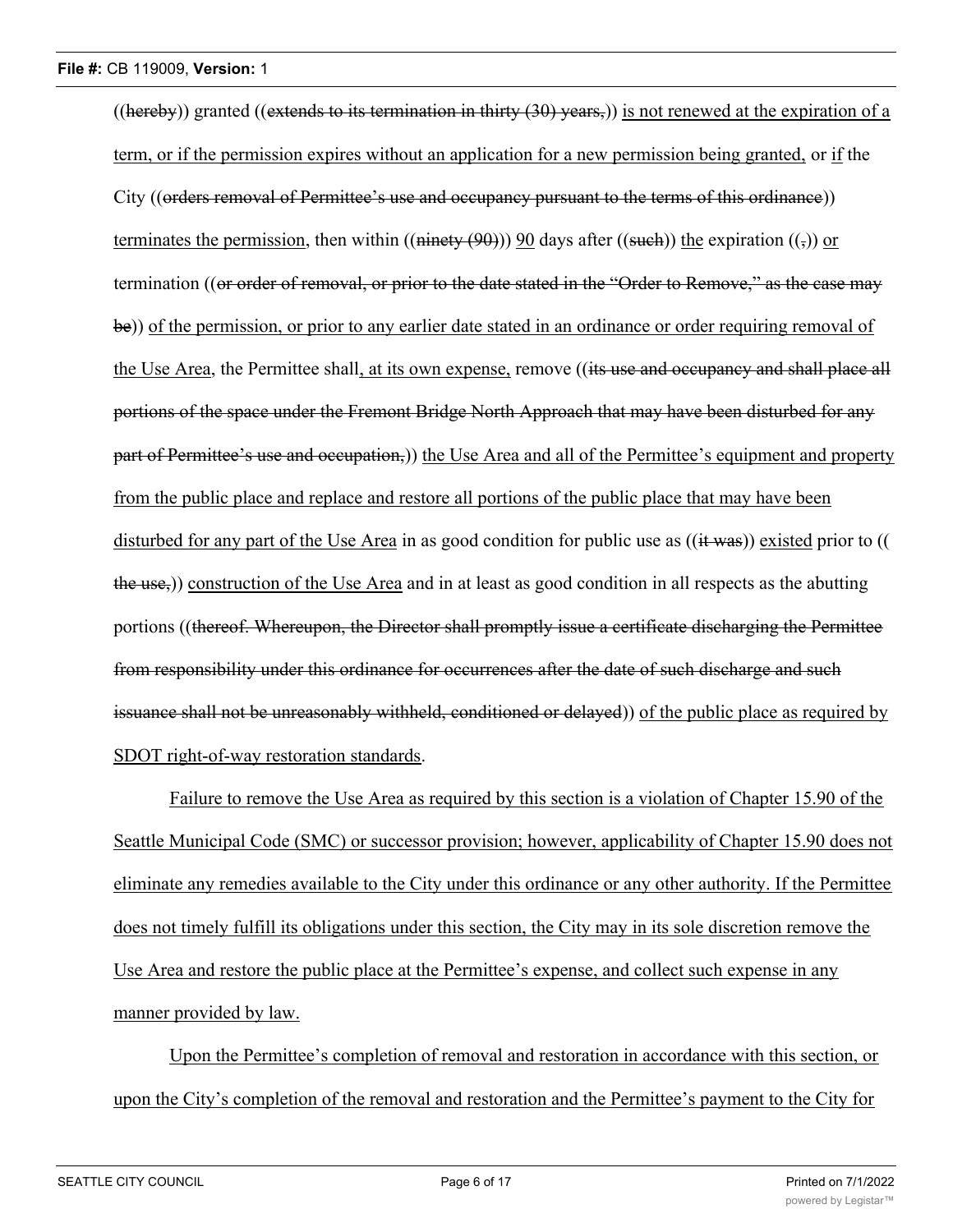the City's removal and restoration costs, the Director shall then issue a certification that the Permittee has fulfilled its removal and restoration obligations under this ordinance. Upon prior notice to the Permittee and entry of written findings that it is in the public interest, the Director may, in the Director's sole discretion, conditionally or absolutely excuse the Permittee from compliance with all or any of the Permittee's obligations under this section.

Section 6. **Repair or reconstruction.** The Use Area shall remain the exclusive responsibility of the Permittee and the Permittee shall maintain the Use Area in good and safe condition for the protection of the public. The Permittee shall not ((commence its use and occupancy of)) reconstruct or repair the Use Area except in strict accordance with plans and specifications approved by the Director. ((Permittee shall submit its plans and specifications to the Director and the Director shall review such plans in a timely manner.)) The Director may, in ((his/her)) the Director's judgment, ((may)) order (( reconstruction, relocation, readjustment or repair of)) the Use Area reconstructed or repaired at the Permittee's  $((own))$  cost and expense because of: the deterioration or unsafe condition  $((s, grade)$ separations, or)) of the Use Area; the installation, construction, reconstruction, maintenance, operation, or repair of any ((and all)) municipally-owned public utilities;  $((\tau))$  or for any other cause. (( $\tau$  resulting from the Permittee's use and occupation of the Use Area.))

Section 7. **Failure to correct unsafe condition.** After written notice to the Permittee  $((\tau))$  and failure of the Permittee to correct an unsafe ((or risk prone)) condition within the time stated in ((such)) the notice, the Director may order the Use Area be closed or removed at the Permittee's expense if the Director deems that  $((ii))$  the Use Area has become unsafe or creates a risk of injury to the public.  $((In a)$ situation in which)) If there is an immediate threat to the health or safety of the public, ((written)) a notice to correct is not required. ((, and the Director may summarily close the Use Area. In the event any such closure is the result of conditions or events beyond the control of the Permittee, then the current term of the permit shall be extended by the same number of days that the Use Area is closed.)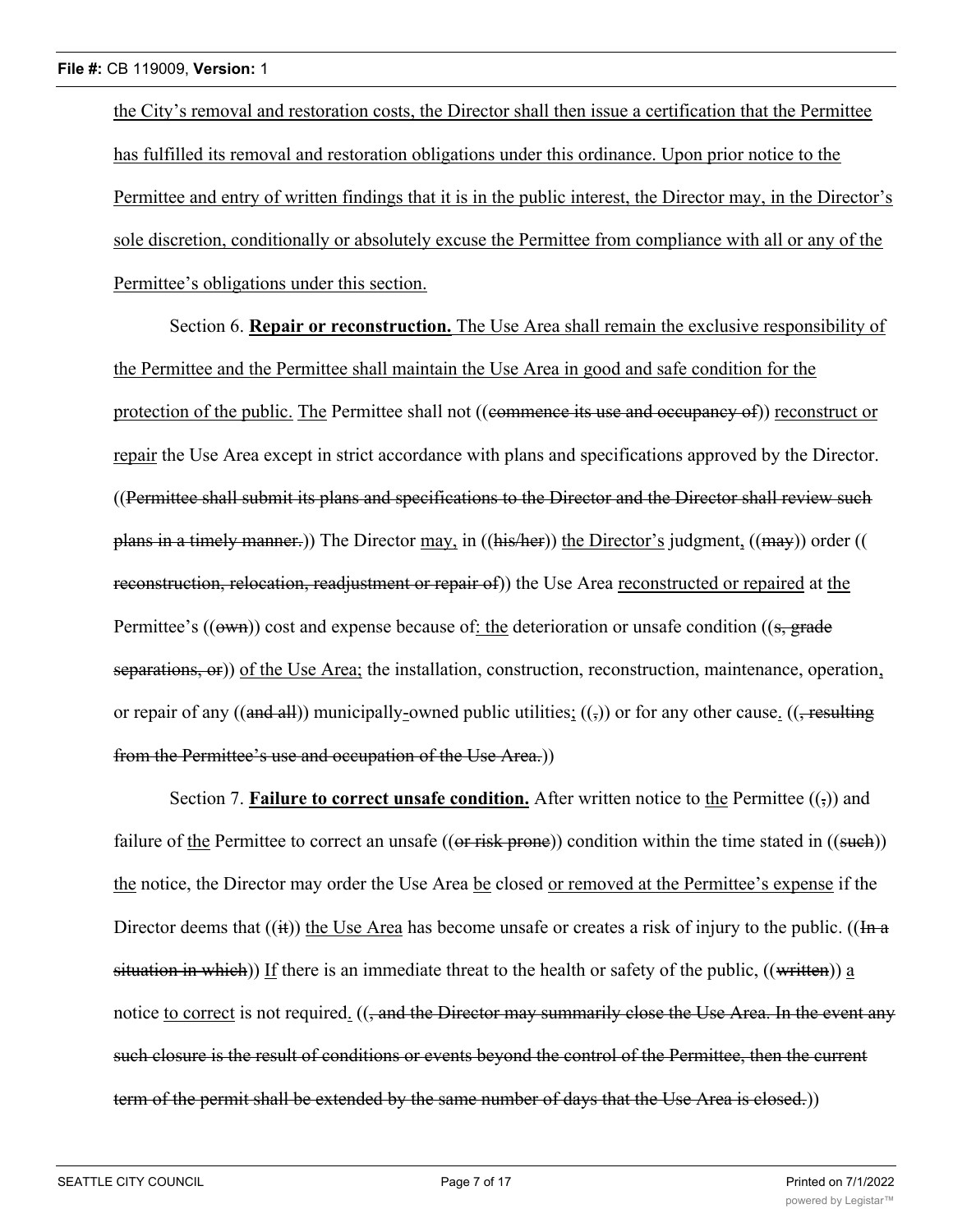Section 8. **Continuing obligations.** Notwithstanding ((the)) termination or expiration of the permission granted, ((herein,)) or closure or removal of ((Permittee's use and occupancy)) the Use Area, the Permittee shall remain bound by all of its obligations under this ordinance until  $((\div(i)$  the Use Area is cleared and restored in a manner and to a condition satisfactory to the Director; and (ii)) the Director ((certifies that Permittee has discharged its obligations herein, and such certification shall not be unreasonably withheld, conditioned or delayed)) has issued a certification that the Permittee has fulfilled its removal and restoration obligations under Section 5 of this ordinance. Notwithstanding the issuance of that certification, the Permittee shall continue to be bound by the obligations in Section 9 of this ordinance and shall remain liable for any unpaid fees assessed under Sections 13A and 13B of this ordinance.

Section 9. **Release, hold harmless, indemnification, and duty to defend.** ((The Use area shall remain the exclusive responsibility of Permittee.) The Permittee, by ((acceptance of)) accepting the terms of this ordinance, ((and the permission hereby granted,)) releases the City, its officials, officers, employees, and agents from any and all claims, actions, suits, liability, loss, costs, expense, attorneys' fees, or damages of every kind and description arising out of or by reason of the Use Area or this ordinance, including but not limited to claims resulting from injury, damage, or loss to the Permittee or the Permittee's property. ((and does covenant and agree for itself, its successors and assigns, with the City, to at all times protect and save))

The Permittee agrees to at all times defend, indemnify, and hold harmless ((The)) the City, its officials, officers, employees, and agents from and against all claims, actions, suits, liability, loss, costs, expense, ((or damages of every kind and description, including reasonable attorney)) attorneys' fees, (( and necessary litigation expenses incurred by the City)) or damages of every kind and description,  $((f))$ excepting only ((such)) damages that may result from the sole negligence of the City (())) which may accrue to, be asserted by, or be suffered by any person or  $((\overline{\text{persons and/or}}))$  property  $((\overline{\text{or properties}}))$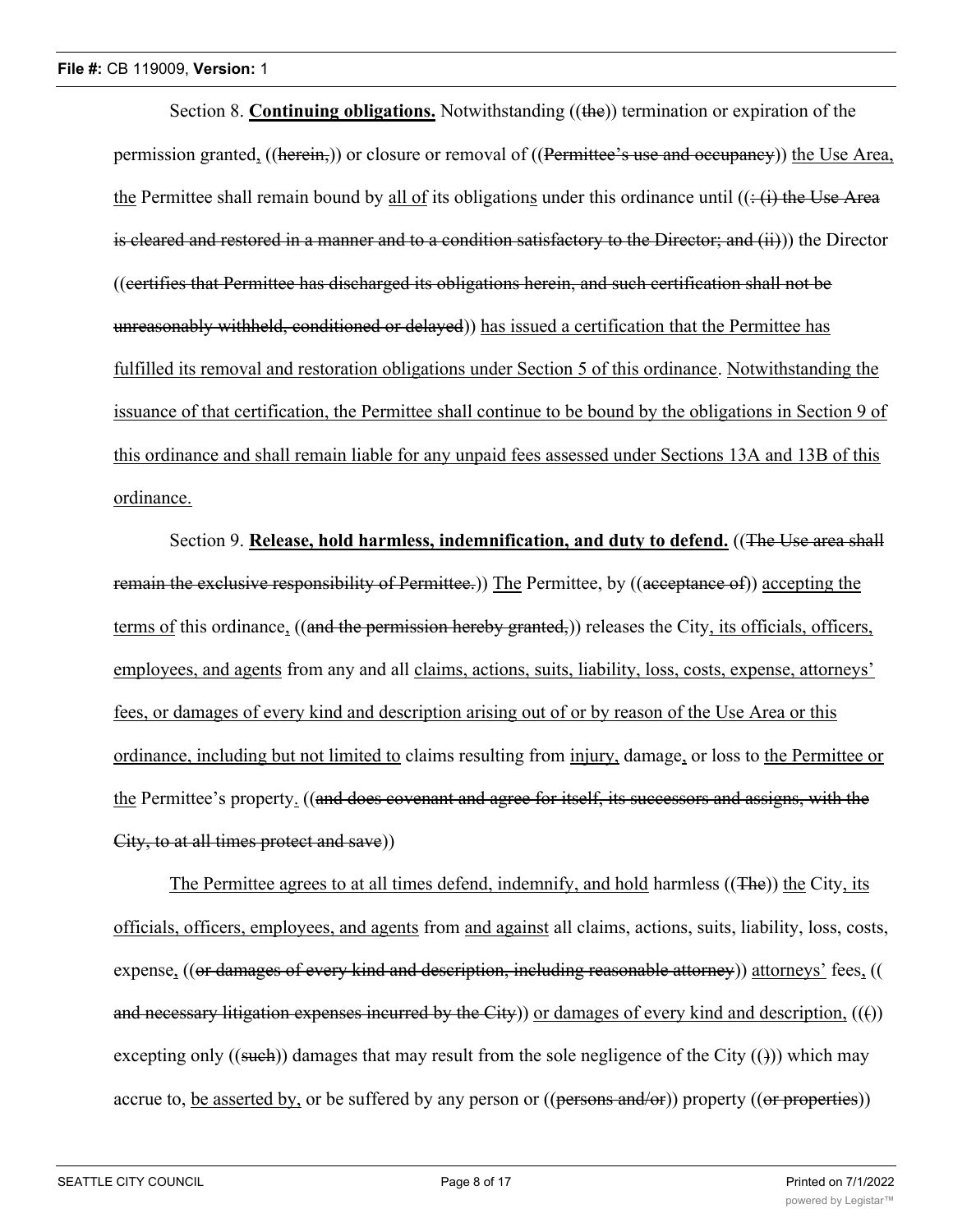including, without limitation, damage, death, or injury to ((Permittee, its)) members of the public or to the Permittee's officers, agents, employees, contractors, invitees, tenants, ((and)) tenants' invitees, licensees, or its successors and assigns, arising out of or by reason of:

(a) ((Permittee's use and occupation)) the existence, condition, construction, reconstruction, modification, maintenance, operation, use, or removal of the Use Area  $((,))$  or any portion thereof, or (( by reason of anything that has been done, or may at any time be done)) the use, occupation, or restoration of the public place or any portion thereof by the Permittee ((, its successors or assigns,)) or any other person or entity;

(b) anything that has been done or may at any time be done by the Permittee by reason of this ordinance;  $((, or by reason of Permitted, its successors and assigns,))$  or

(c) the Permittee failing or refusing to strictly comply with ((each and)) every provision of this ordinance;

or arising out of or by reason of the Use Area or this ordinance in any other way.

 $((and if))$  If any  $((such))$  suit, action, or claim of the nature described above  $((be))$  is filed, instituted, or begun against the City,  $((then))$  the Permittee  $((, its *successors* and *assigns*))$  shall  $((,))$ upon ((written)) notice ((thereof)) from the City  $((\tau))$  defend the City, with counsel acceptable to the City, at  $((its))$  the sole cost and expense of the Permittee, and  $((in case))$  if a judgment  $((shall be))$  is rendered against the City in any suit or action, the Permittee  $((, its successors and assigns,))$  shall fully satisfy ((said)) the judgment within ((ninety  $(90)$ )) 90 days after ((such)) the action or suit ((shall have)) has been finally determined, if determined adversely to the City. ((Provided that if)) If it is determined by a court of competent jurisdiction that Revised Code of Washington (RCW) 4.24.115 applies to this ordinance, then in the event claims or damages are caused by or result from the concurrent negligence of  $((\div(a)))$  the City, its agents, contractors, or employees; and  $((\div(b)))$  the Permittee, its agents, contractors, or employees, ((or its successors or assigns,)) this indemnity provision shall be valid and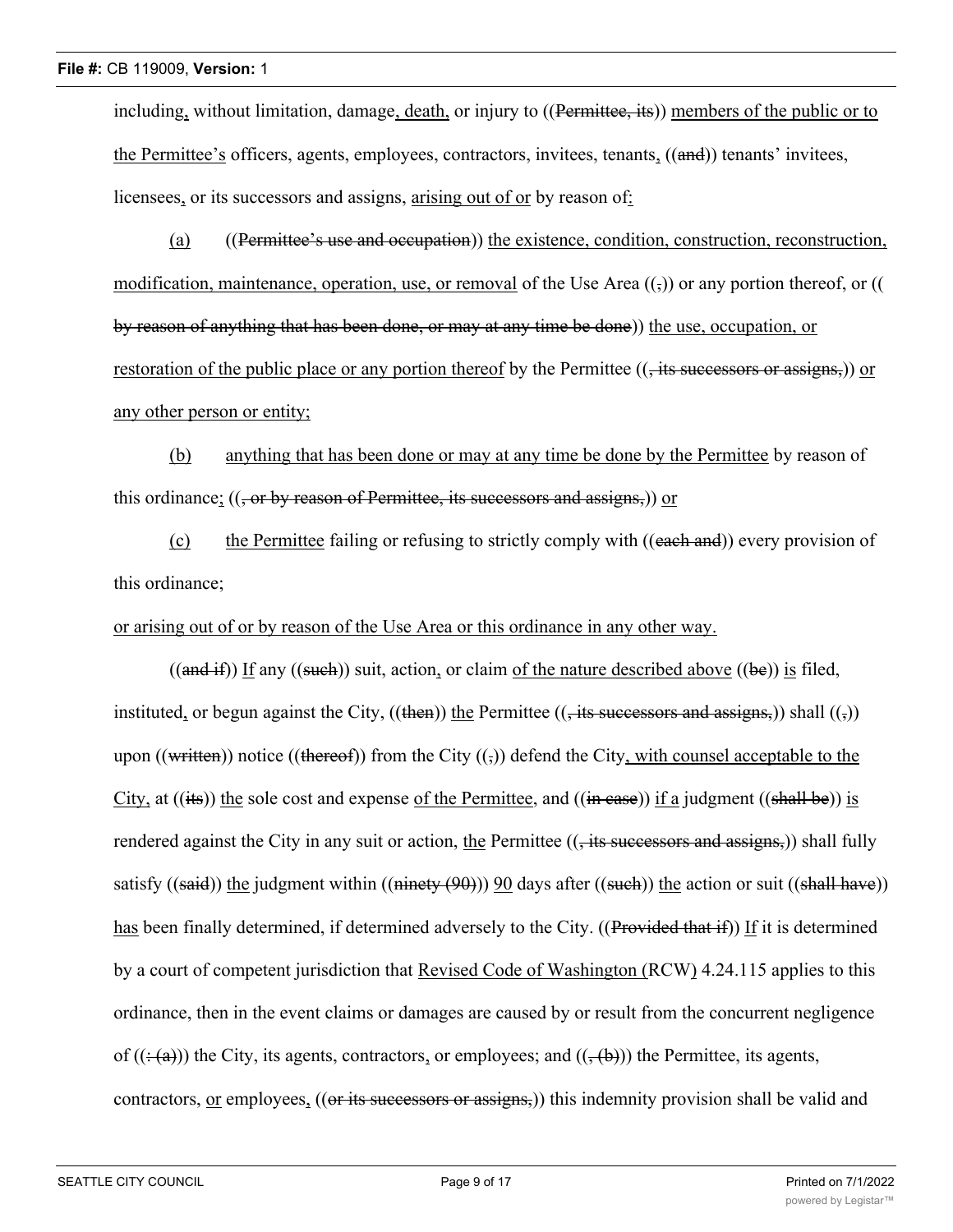enforceable only to the extent of the negligence of the Permittee or the Permittee's agents, contractors, or employees. ((or its successors and assigns.

Permittee specifically and expressly agrees to waive Permittee's and Permittee's successors' and assigns' immunity under industrial insurance, Title 51 of the Revised Code of Washington, to the extent necessary to provide the City with a full and complete indemnity from claims made by employees of Permittee or Permittee's successors and assigns. Permittee, on behalf of Permittee and Permittee's successors and assigns, specifically and expressly agrees that such waiver of immunity was mutually negotiated by the parties.))

Section 10A. **Insurance.** For as long as the Permittee ((, its successors and assigns, shall)) exercises any permission granted by this ordinance and until ((Permittee's use and occupancy is entirely removed and discontinued and Permittee discharged by order of)) the Director has issued a certification that the Permittee has fulfilled its removal and restoration obligations ((as provided in)) under Section 5 of this ordinance, the Permittee shall (((unless the City and Permittee mutually agree that insurance is unavailable at a reasonable cost))) obtain and maintain in full force and effect, at its own cost and expense, insurance ((policies which protect)) and/or self-insurance that protects the Permittee and the City from any and all claims and risks of  $((any))$  loss from perils  $((which))$  that can be insured against under commercial general liability (CGL) insurance ((eontracts and fire insurance policies, including any extended coverage endorsements thereto which are customarily available from time to time for)) policies in conjunction with:

(a) construction, reconstruction, modification, operation, maintenance, use,  $((\Theta \mathbf{r}))$  existence, ((of Permittee's use and occupancy permitted by this ordinance and of any and all portions of the Use Area)) or removal of the Use Area or any portion thereof, as well as restoration of any disturbed areas of the public place in connection with removal of the Use Area;

(b) the Permittee's activity upon or the use or occupation of the  $((Use Area, as well as))$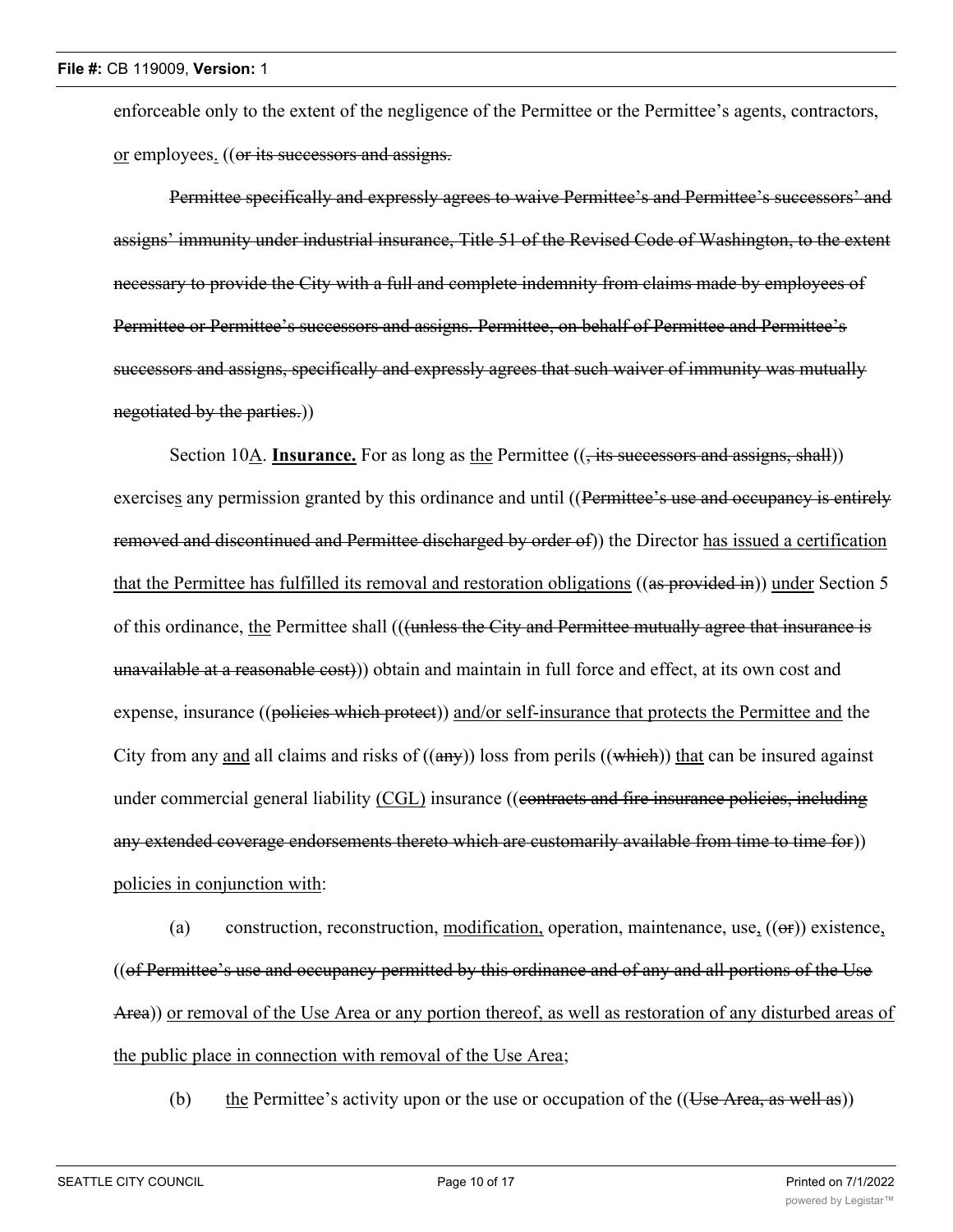public place described in Section 1 of this ordinance; and

(c)  $((any and all))$  claims and risks in  $((conjunction))$  connection with  $((and activity))$ activities performed by the Permittee by virtue of the permission granted by this ordinance.

Minimum insurance requirements ((shall be for a commercial general liability insurance policy of a form, and placed with insurers, acceptable to the City)) are CGL insurance written on an occurrence form at least as broad as the Insurance Services Office (ISO) CG 00 01. The City requires insurance coverage to be placed with an insurer admitted and licensed to conduct business in Washington State or with a surplus lines carrier pursuant to RCW Chapter 48.15. If coverage is placed with any other insurer or is partially or wholly self-insured, such insurer(s) or self-insurance is subject to approval by the City's Risk Manager.

Minimum limits of liability shall be \$2,000,000 ((each occurrence combined single limit bodily injury and property damage and)) per Occurrence; \$4,000,000 ((annual aggregate)) General Aggregate; \$4,000,000 Products/Completed Operations Aggregate, including Premises Operation;

Personal/Advertising Injury; Contractual Liability. Coverage shall ((specifically apply to the Use Area under the Fremont Bridge North Approach exposure. The policy shall) include ((the)) "The City of Seattle, its ((elected and appointed)) officers, officials, employees, and agents" as additional insureds (( either by designated additional insured endorsement or by blanket additional insured policy wording, either of which shall expressly provide such additional insured status for the City in its role of governmental permitting)) for primary and non-contributory limits of liability subject to a Separation of Insureds clause. ((Coverage shall be on a primary basis and not contributory with any insurance or selfinsurance that the City may maintain. Evidence of current coverage shall be maintained on file with the City's Risk Manager in the form of a copy of certification of property and liability insurance coverage, including an actual copy of the designated additional insured endorsement to the commercial general liability insurance policy or of the blanket additional insured wording forming a part thereof. Whenever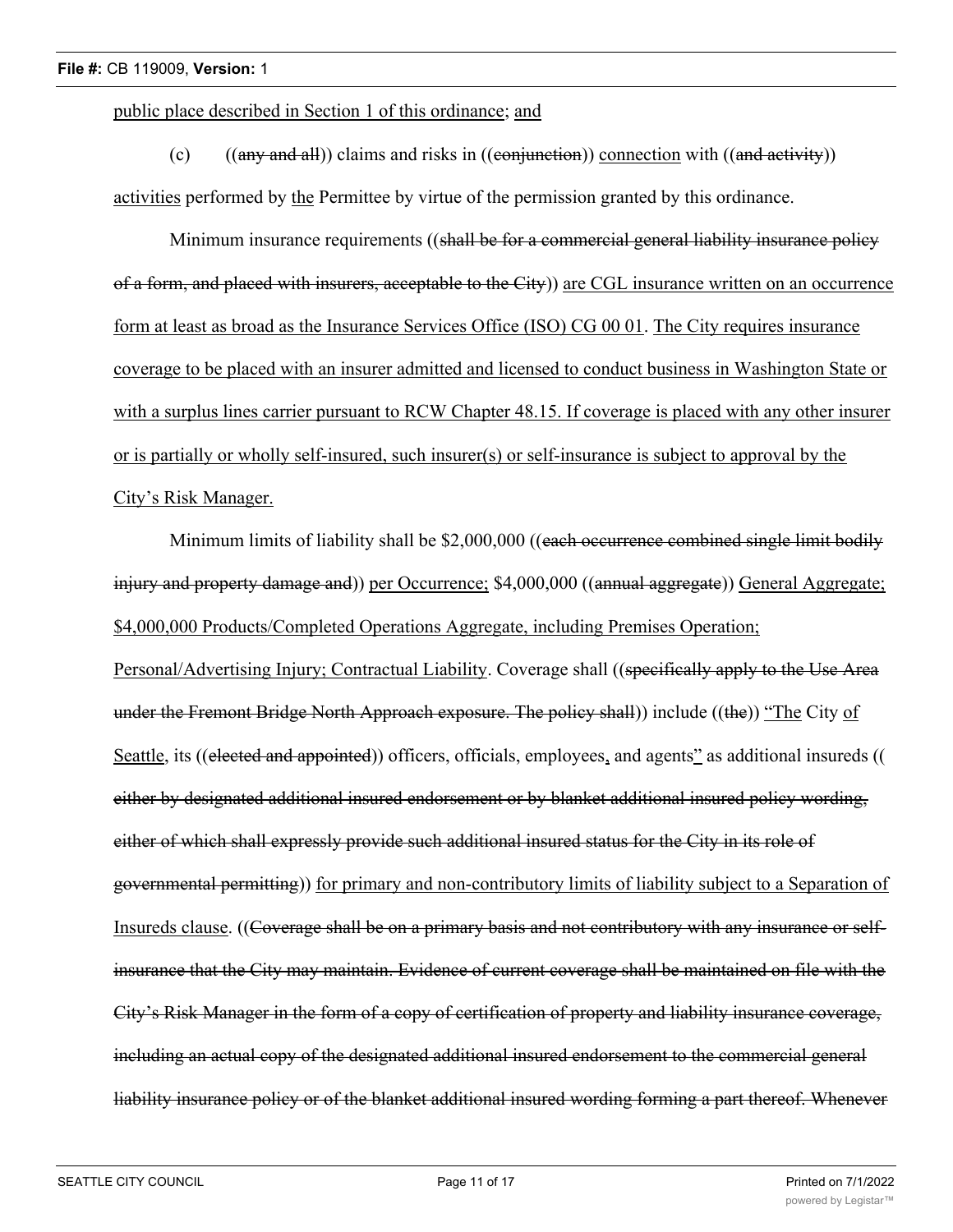in the judgment of the City's Risk Manager, the coverage's or limits of such insurance filed pursuant to the provisions hereof shall be deemed insufficient to fully protect the City, Permittee shall, upon written demand by the Risk Manager, furnish additional insurance in such amount as may be specified by the Risk Manager.))

Within 60 days after the effective date of this ordinance, the Permittee shall provide to the City, or cause to be provided, certification of insurance coverage including an actual copy of the blanket or designated additional insured policy provision per the ISO CG 20 12 endorsement or equivalent. The insurance coverage certification shall be delivered or sent to the Director or to the Seattle Department of Transportation (SDOT) at an address as the Director may specify in writing from time to time. The Permittee shall provide a certified complete copy of the insurance policy to the City promptly upon request.

If the Permittee is self-insured, a letter of certification from the Corporate Risk Manager may be submitted in lieu of the insurance coverage certification required by this ordinance, if approved in writing by the City's Risk Manager. The letter of certification must provide all information required by the City's Risk Manager and document, to the satisfaction of the City's Risk Manager, that selfinsurance equivalent to the insurance requirements of this ordinance is in force. After a self-insurance certification is approved, the City may from time to time subsequently require updated or additional information. The approved self-insured Permittee must provide 30 days' prior notice of any cancellation or material adverse financial condition of its self-insurance program. The City may at any time revoke approval of self-insurance and require the Permittee to obtain and maintain insurance as specified in this ordinance.

In the event that the Permittee assigns or transfers the permission granted by this ordinance, the Permittee shall maintain in effect the insurance required under this section until the Director has approved the assignment or transfer pursuant to Section 12 of this ordinance.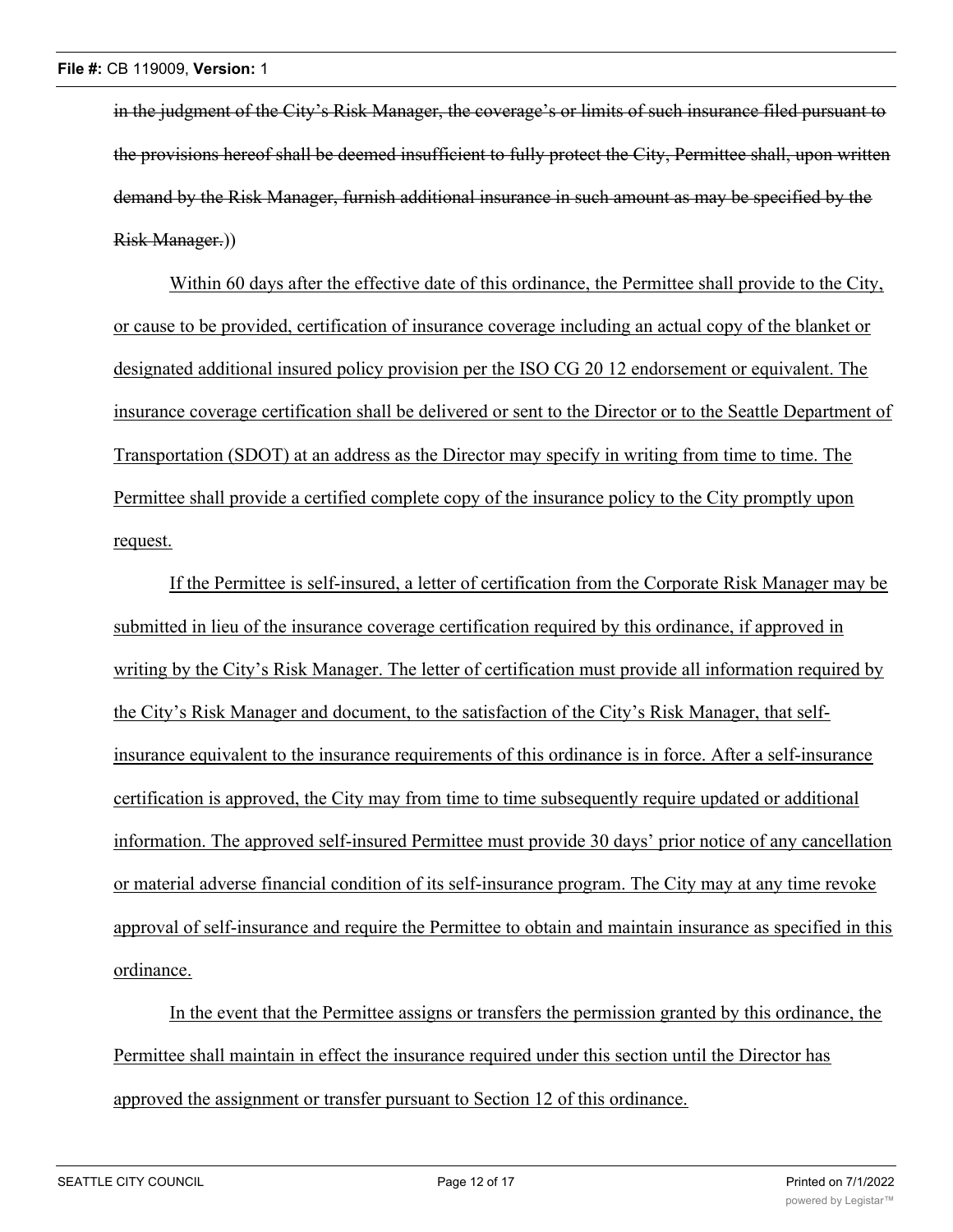Section 10B. **Adjustment of insurance requirements.** The Director may adjust minimum liability insurance levels during the term of this permission. If the Director determines that an adjustment is necessary to fully protect the interests of the City, the Director shall notify the Permittee of the new requirements in writing. The Permittee shall, within 60 days of the date of the notice, provide proof of the adjusted insurance levels to the Director.

Section 11. **Contractor insurance.** The Permittee shall contractually require that any and all of its contractors ((and subcontractors at all tiers that)) performing ((construction)) work on ((the Use Area )) any premises as contemplated by this permit  $(\overline{z})$  name ((the)) "The City of Seattle, its officers, officials, employees, and agents" as ((an)) additional insureds ((on all policies of commercial general liability insurance for such project(s), and)) for primary and non-contributory limits of liability on all CGL, Automobile and Pollution liability insurance and/or self-insurance. The Permittee shall also include in all contract documents ((for such projects(s))) with its contractors a third-party beneficiary provision extending to the City construction indemnities and warranties granted to the Permittee. ((to the City as well.))

Section 12. **Consent for and conditions of assignment or transfer.** ((Permittee, its successors and assigns shall not assign or transfer any privileges conferred)) The permission granted by this ordinance shall not be assignable or transferable by operation of law; nor shall the Permittee transfer, assign, mortgage, pledge, or encumber the same without the Director's consent, ((of the City)) which ((  $\epsilon$  consent)) the Director shall not ((be)) unreasonably ((withheld, conditioned or delayed)) refuse. ((If permission is granted, the assignee or transferee shall be bound)) The Director may approve assignment or transfer of the permission granted by this ordinance to a successor entity only if the successor or assignee has accepted in writing all of the terms and conditions of ((this ordinance and Fremont Dock Co. shall be released therefrom)) the permission granted by this ordinance; has provided, at the time of the acceptance, the bond and certification of insurance coverage required under this ordinance; and has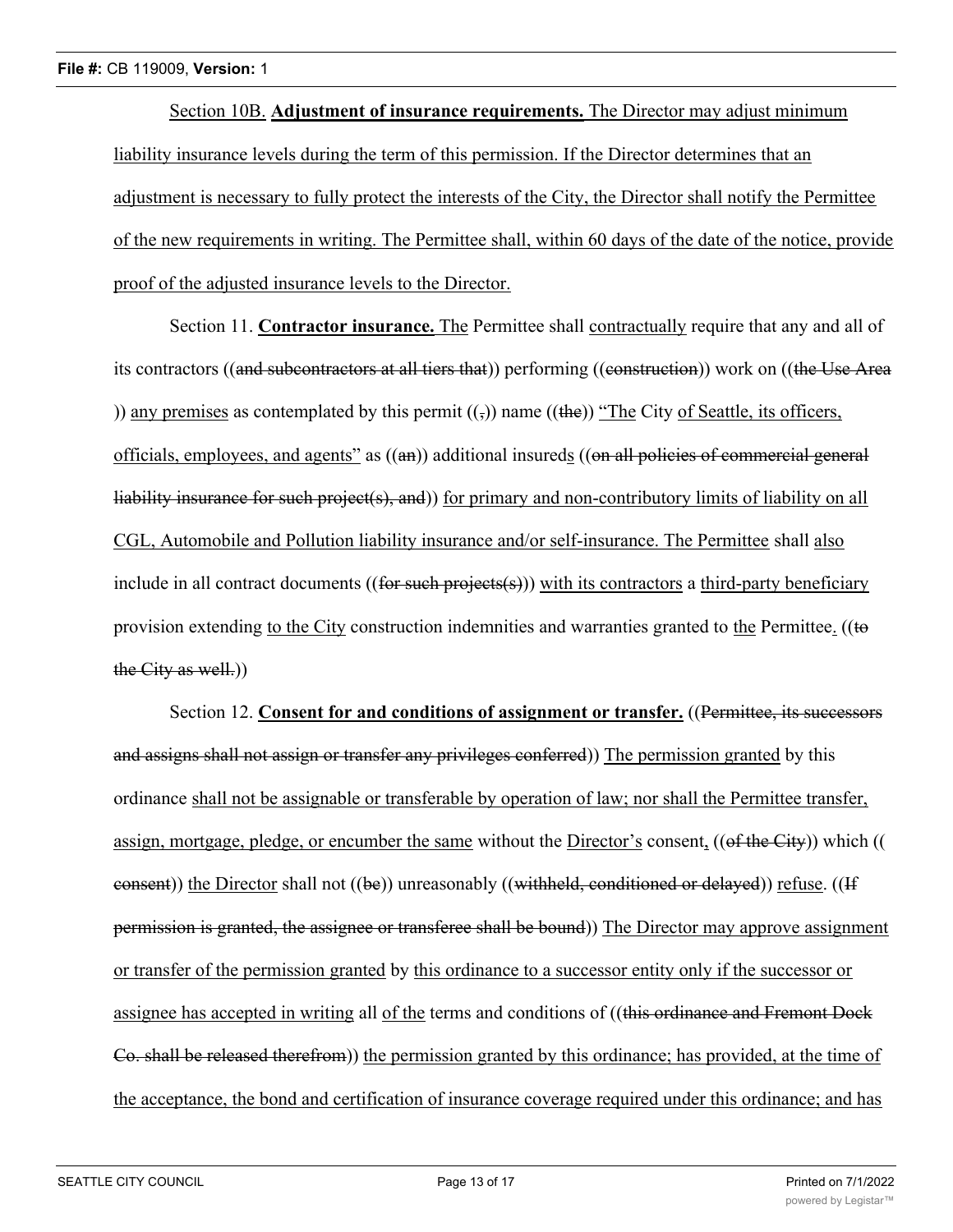paid any fees due under Sections 13A and 13B of this ordinance. ((This consent requirement does not apply to any lessees or sublessees of Fremont Dock Co.)) Upon the Director's approval of an assignment or transfer, the rights and obligations conferred on the Permittee by this ordinance shall be conferred on the successors and assigns. Any person or entity seeking approval for an assignment or transfer of the permission granted by this ordinance shall provide the Director with a description of the current and anticipated use of the Use Area.

Section 13A. **Inspection fees.** The Permittee (( $\frac{1}{1}$  its successors and assigns,)) shall, as provided by SMC Chapter 15.76 or successor provision, pay  $((\text{te}))$  the City  $((\text{reasonable costs}))$  the amounts charged by the City to inspect the Use Area during construction, reconstruction, repair, annual safety inspections, and at other times deemed necessary by the City. An inspection or approval of the Use Area by the City shall not be construed as a representation, warranty, or assurance to the Permittee or any other person as to ((ensure)) the safety, ((of the use and occupancy, under the direction of the Director, as provided by Seattle Municipal Code Chapter 15.76)) soundness, or condition of the Use Area. Any failure by the City to require correction of any defect or condition shall not in any way limit the responsibility or liability of the Permittee.

Section 13B. Annual Fee. In consideration for a non-exclusive 25-foot-wide easement across the Permittee's property, as recorded under King County Record No. 2005307001886, an annual fee for the Use Fee will not be assessed. If the easement is ever rescinded or revoked by the Permittee, an annual fee according to the Street Use Permit Fee Schedule term permit fee methodology shall be issued by the Director, and annually thereafter, for privileges granted by this ordinance.

Section 13C. **Obligations run with the Property.** The obligations and conditions imposed on the Permittee by and through this ordinance are covenants that run with the land and bind subsequent owners of the property adjacent to the Use Area and legally described in Section 1 of this ordinance (the "Property"), regardless of whether the Director has approved assignment or transfer of the permission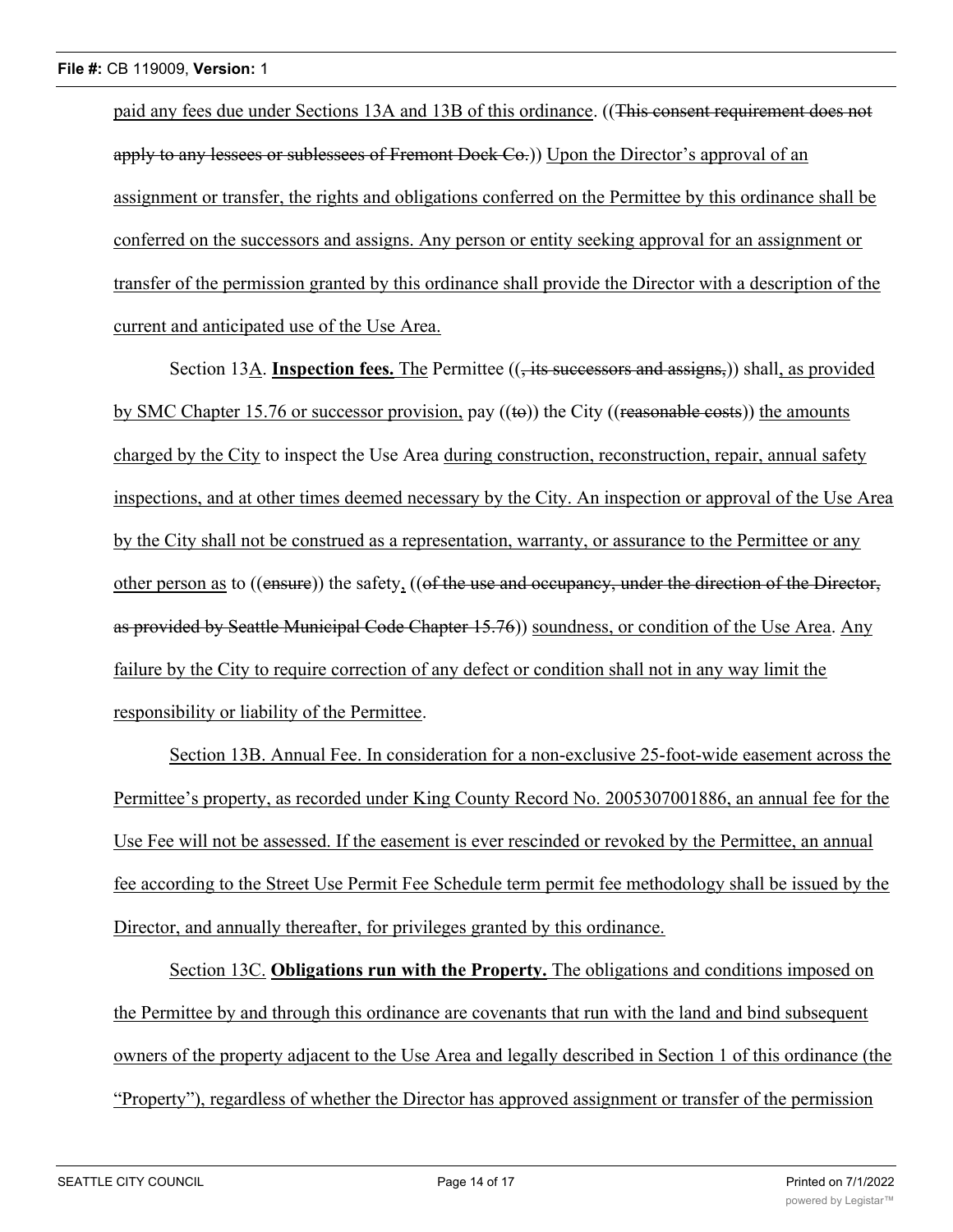granted herein to such subsequent owner(s). At the request of the Director, the Permittee shall provide to the Director a current title report showing the identity of all owner(s) of the Property and all encumbrances on the Property. The Permittee shall, within 60 days of the effective date of this ordinance, and prior to conveying any interest in the Property, deliver to the Director, upon a form to be supplied by the Director, a covenant agreement imposing the obligations and conditions set forth in this ordinance, signed and acknowledged by the Permittee and any other owner(s) of the Property and recorded with the King County Recorder's Office. The Director shall file the recorded covenant agreement with the City Clerk. The covenant agreement shall reference this ordinance by its ordinance number. At the request of the Director, the Permittee shall cause encumbrances on the Property to be subordinated to the covenant agreement.

Section 13D. **Compliance with other laws.** The Permittee shall construct, maintain, and operate the Use Area in compliance with all applicable federal, state, County, and City laws and regulations. Without limitation, in all matters pertaining to the Use Area, the Permittee shall comply with the City's laws prohibiting discrimination in employment and contracting including Seattle's Fair Employment Practices Ordinance, SMC Chapter 14.04, and Fair Contracting Practices Code, SMC Chapter 14.10 (or successor provisions).

\* \* \*

Section 2. Exhibit A to Ordinance 121706, legally describing the areas to be used by Fremont Dock Co., is amended as shown in Attachment A to this ordinance.

Section 3. **Section titles.** Section titles are for convenient reference only and do not modify or limit the text of a section.

Section 4. **Acceptance of terms and conditions.** The Permittee shall deliver to the Director its written signed acceptance of the terms of this ordinance within 60 days after the effective date of this ordinance. The Director shall file the written acceptance with the City Clerk. If no such acceptance is received within that 60-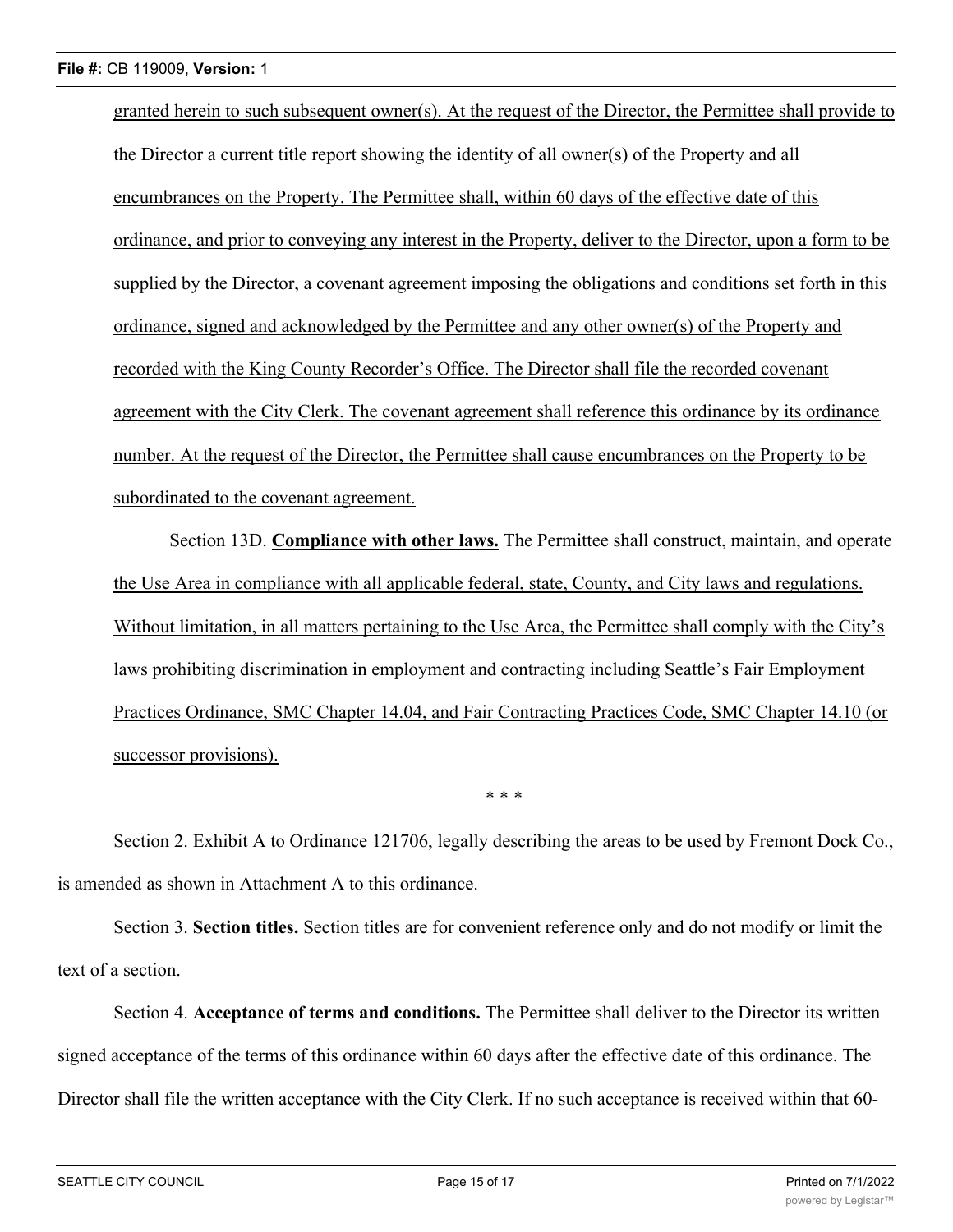#### **File #:** CB 119009, **Version:** 1

day period, the privileges conferred by this ordinance shall be deemed declined or abandoned and the permission granted deemed lapsed and forfeited and the Permittee shall, at its own expense, remove the Use Area and all of the Permittee's equipment and property and replace and restore all portions of the public place as provided in Section 5 of Ordinance 121706, and as further amended by this ordinance.

Section 5. **Ratify and confirm.** Any act taken by the City or the Permittee pursuant to the authority and in compliance with the conditions of this ordinance but prior to the effective date of the ordinance is ratified and confirmed.

Section 6. This ordinance shall take effect and be in force 30 days after its approval by the Mayor, but if not approved and returned by the Mayor within ten days after presentation, it shall take effect as provided by Seattle Municipal Code Section 1.04.020.

| Passed by the City Council the                           | day of |        | , 2017, and signed by |
|----------------------------------------------------------|--------|--------|-----------------------|
| me in open session in authentication of its passage this |        | day of | 2017.                 |

President of the City Council

Approved by me this day of  $\qquad \qquad$ , 2017.

Edward B. Murray, Mayor

Filed by me this day of  $\frac{1}{2017}$ .